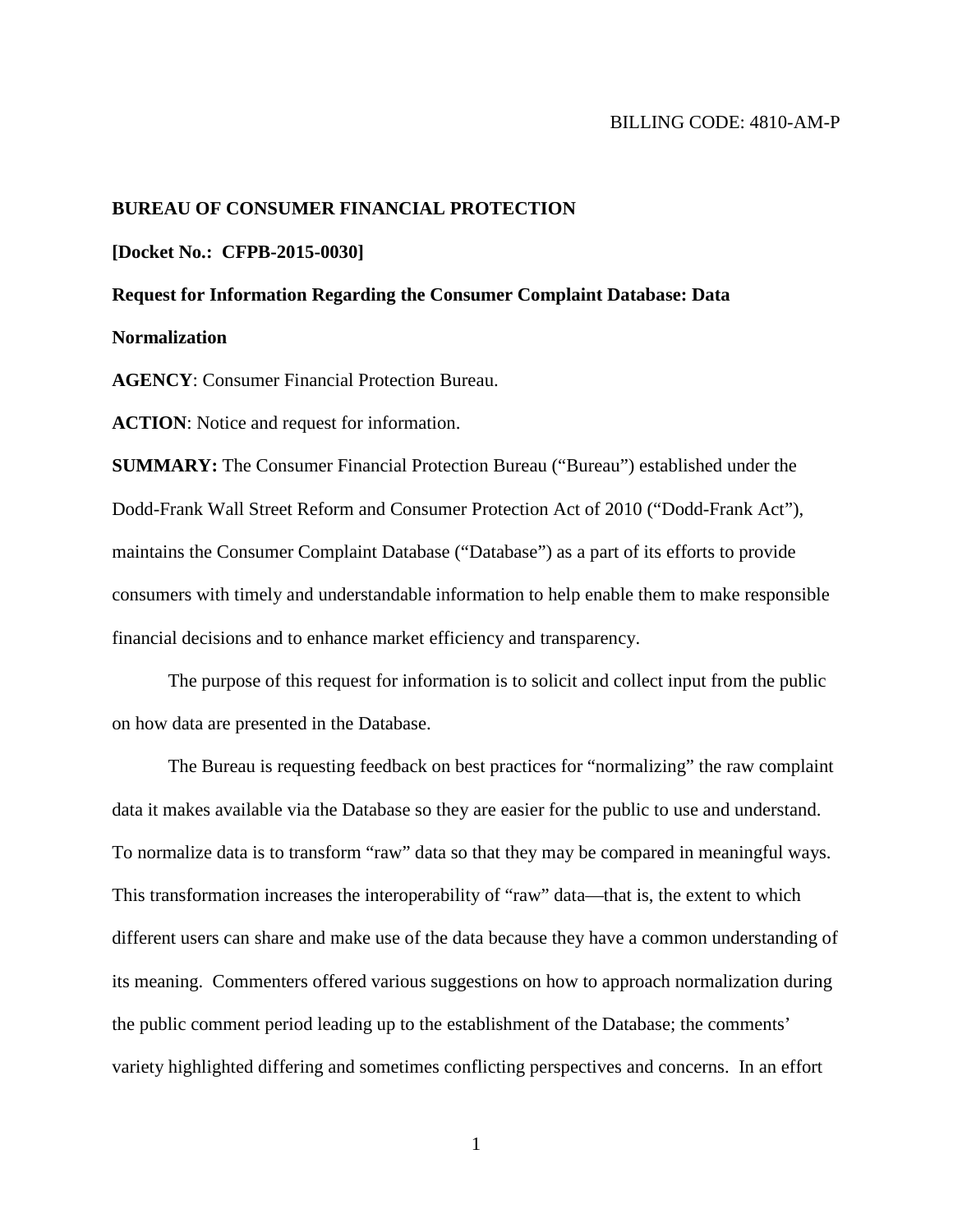to continue dialogue on easier ways to compare complaint handling performance, the Bureau requests specific suggestions from market participants, consumers, and other stakeholders on data normalization and its proper implementation within the Database.

**DATES:** Written comments are encouraged and must be received on or before [**INSERT DATE** 

## **60 DAYS AFTER DATE OF PUBLICATION OF THIS DOCUMENT IN THE FEDERAL**

**REGISTER**] to be assured of consideration.

**ADDRESSES:** You may submit responsive information and other comments, identified by Docket No. CFPB-2015-0030, by any of the following methods:

- *Electronic:* [http://www.regulations.gov](http://www.regulations.gov/). Follow the instructions for submitting comments.
- *Mail:* Monica Jackson, Office of the Executive Secretary, Consumer Financial Protection Bureau, 1700 G Street, NW, Washington, DC 20006.
- *Hand Delivery/Courier:* Monica Jackson, Office of the Executive Secretary, Consumer Financial Protection Bureau, 1275 First Street NE., Washington, DC 20002.

*Instructions:* The Bureau encourages the early submission of comments. All submissions must include the document title and docket number. Because paper mail in the Washington, DC area and at the Bureau is subject to delay, commenters are encouraged to submit comments electronically. Please note the number associated with any question to which you are responding at the top of each response (you are not required to answer all questions to receive consideration of your comments). In general, all comments received will be posted without change to [http://www.regulations.gov](http://www.regulations.gov/)*.* In addition, comments will be available for public inspection and copying at 1275 First Street NE., Washington, DC 20002, on official business days between the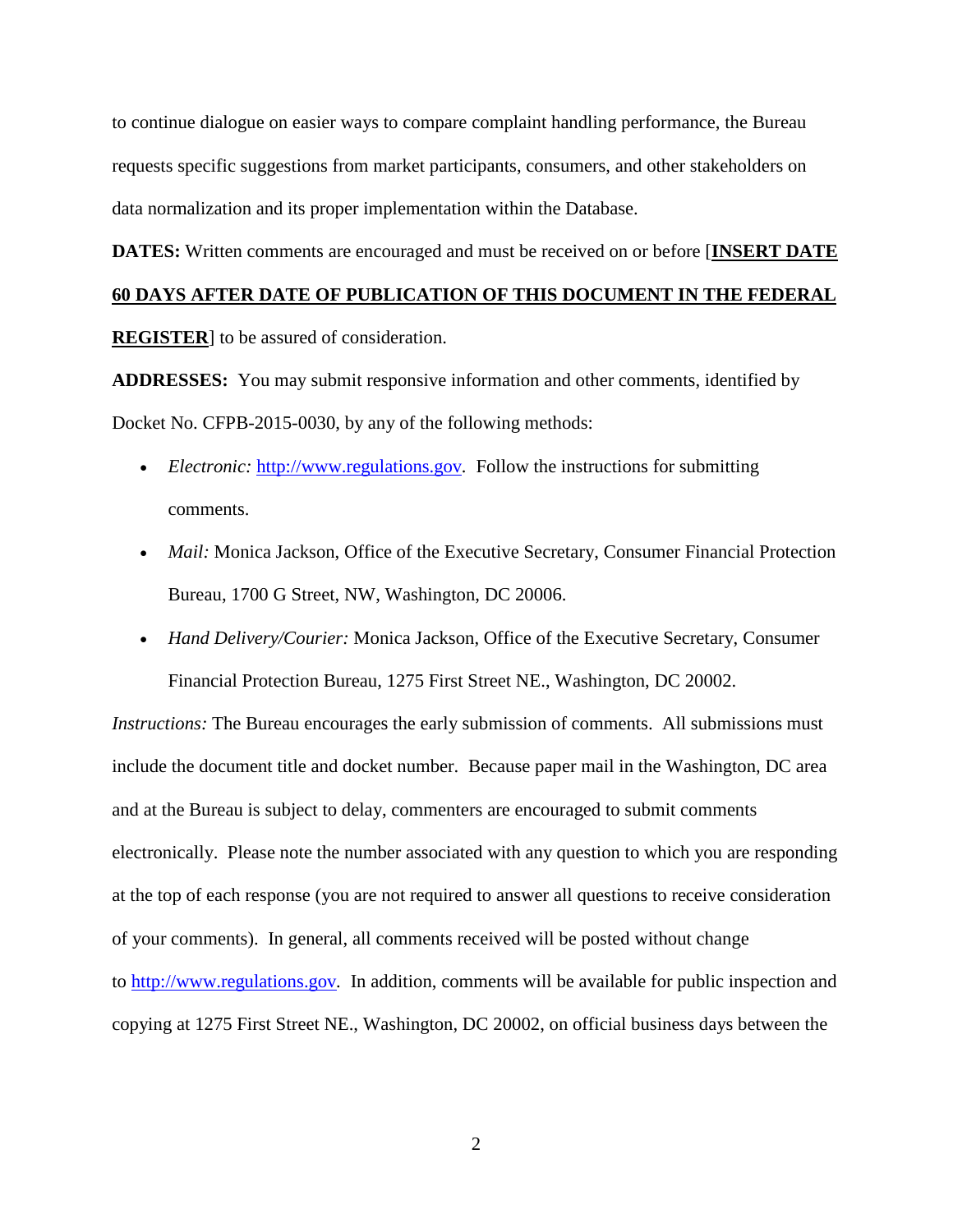hours of 10 a.m. and 5 p.m. Eastern Time. You can make an appointment to inspect the documents by telephoning 202-435-7275.

All submissions, including attachments and other supporting materials, will become part of the public record and subject to public disclosure. Sensitive personal information, such as account numbers or Social Security numbers, should not be included. Submissions will not be edited to remove any identifying or contact information.

**FOR FURTHER INFORMATION CONTACT:** For submission process questions please contact Monica Jackson, Office of Executive Secretary, at 202-435-7275. For inquires related to the substance of this request, please contact Christopher Johnson, Acting Assistant Director of the Office of Consumer Response at 202-435-7455 or Christopher.Johnson@cfpb.gov.

**AUTHORITY:** 12 U.S.C. 5511(c).

**SUPPLEMENTARY INFORMATION:** The Bureau hears directly from the American public about their experiences with the nation's consumer financial marketplace. An important aspect of the Bureau's mission is the handling of individual consumer complaints about financial products and services. Indeed, "collecting, investigating, and responding to consumer complaints," is one of six statutory "primary functions" of the Bureau as prescribed in the Dodd-Frank Wall Street Reform and Consumer Protection Act of 20[1](#page-2-0)0 ("Dodd-Frank Act").<sup>1</sup>

The Bureau considers consumer complaints and gathers information as it monitors markets for risks to consumers and, subject to certain legal constraints, may publish information of which it is made aware.<sup>[2](#page-2-1)</sup> In June 2012, the Bureau began making individual-level complaint data available on its website.<sup>[3](#page-2-2)</sup> Since then, the Database has been expanded multiple times to

<span id="page-2-0"></span><sup>&</sup>lt;sup>1</sup> 12 U.S.C. 5511(c)(2). The Dodd-Frank Act additionally instructs the Bureau to create a "Specific Functional Unit" whose function is "Collecting and Tracking Complaints." 12 U.S.C. 5493(b)(3).

<span id="page-2-2"></span><span id="page-2-1"></span>

<sup>&</sup>lt;sup>2</sup> 12 U.S.C. 5511(c) and 5512(c). <sup>3</sup> Disclosure of Certain Credit Card Complaint Data (Final policy statement), 77 FR 37558 (June 22, 2012).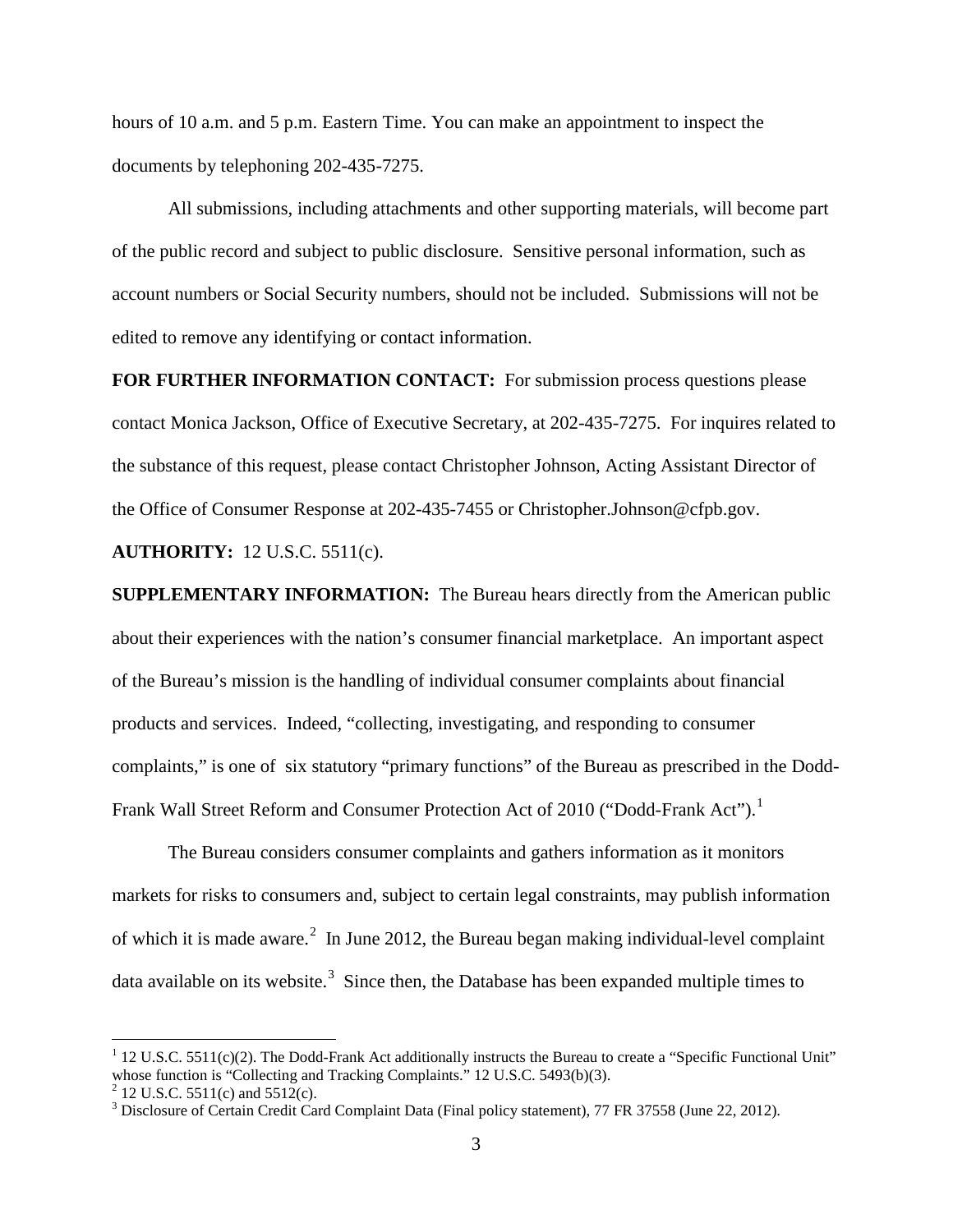include additional financial products and data fields.<sup>[4](#page-3-0)</sup> Most recently, the Bureau published a final policy statement on disclosure of consumer complaint narrative data.<sup>[5](#page-3-1)</sup> The Bureau is committed to the continued improvement of the Database in terms of both the fields of data made publicly available as well as the usefulness of, and appropriate formats for, that data. Consistent with these goals, the Bureau is seeking best practices for normalizing relevant data in the Database.

*Data Normalization.* Throughout the Database's launch and expansion, the Bureau has solicited feedback on ways to make raw complaint data more meaningful by supplementing that data with a context more useful for consumers and other market participants. For example, providing the total number of complaints against an issuer of credit cards may offer limited opportunities to analyze that company against other credit card issuers. However, additional information on the size of the issuer's credit card business as compared to others provides another aspect from which consumers may make better informed decisions. This process of giving context to data is commonly referred to as "normalization" in statistical applications. ("Normalization" as discussed here should not be confused with the term "database normalization," which refers to the technical process of designing an efficient way to store data in a computerized database.)

In its initial proposed policy statement to launch the Database with credit card complaint data, the Bureau expressed the benefits of normalization for both consumers and other stakeholders.<sup>[6](#page-3-2)</sup> Several commenters responding to the proposal echoed the need for normalized values in the credit card complaint data. One commenter noted the need to distinguish between

<span id="page-3-0"></span><sup>4</sup> See, e.g., Disclosure of Consumer Complaint Data (Final policy statement), 78 FR 21218 (Apr. 10, 2013). <sup>5</sup> Disclosure of Consumer Complaint Narrative Data (Final policy statement), 80 FR 15572 (Mar. 24, 2015). The fi  $6$  Disclosure of Certain Credit Card Complaint Data (Notice of proposed policy statement), 76 FR 76628, 76631 (Dec. 8, 2011).

<span id="page-3-2"></span><span id="page-3-1"></span>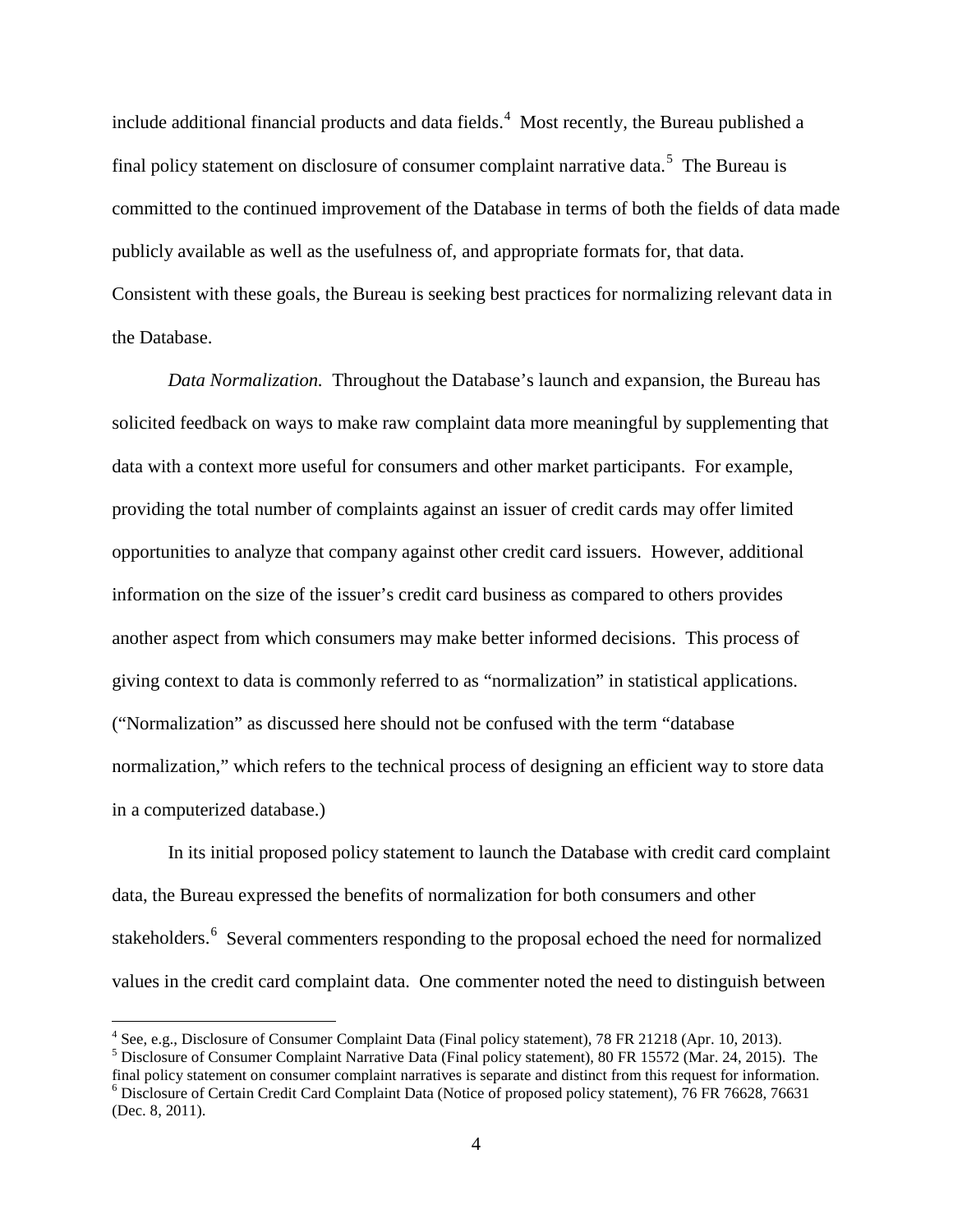consumers complaining about open, as opposed to closed, accounts in weighing credit card complaints against an issuer's overall credit card business. Other commenters suggested that normalized values could be achieved by providing an issuer's complaint rate according to their market share. Notably, the comments provided did not coalesce around a single appropriate normalization metric.

In the same issue of the *Federal Register* containing the finalized credit card disclosure policy statement, the Bureau proposed expanding the Database beyond credit card complaint information.<sup>[7](#page-4-0)</sup> Commenters provided additional feedback on normalization in response to the proposal.[8](#page-4-1) For example, one trade association representing debt collectors suggested the Database include the number of accounts held by the company, annual number of contacts made by the company, and the annual number of complaints made against the company. Additional commenters suggested that the database include information on numbers of transactions or accounts, information on closed or unopened accounts, and portfolio size. One trade association recommended that the normalizing metric be provided by independently verified data.

In the proposed policy statement regarding the expansion of the Database to include consumer narratives, the Bureau again received feedback on the issue of normalization. Several companies, trade associations, and consumer groups submitted comments that reiterated the request for normalization to provide context to the available data. Both large and small institutions expressed concern that failure to indicate the relative share of complaints would cause confusion for consumers, resulting in unfair reputational harm. Commenters requested that complaint data and narratives be normalized to reflect institution size as measured by volume of customers or total transactions.

<span id="page-4-0"></span><sup>7</sup> Disclosure of Consumer Complaint Data (Notice of proposed policy statement), 77 FR 37616 (June 22, 2012). <sup>8</sup> Disclosure of Consumer Complaint Data (Final policy statement), 78 FR 21218, 21222 (Apr. 10, 2013).

<span id="page-4-1"></span>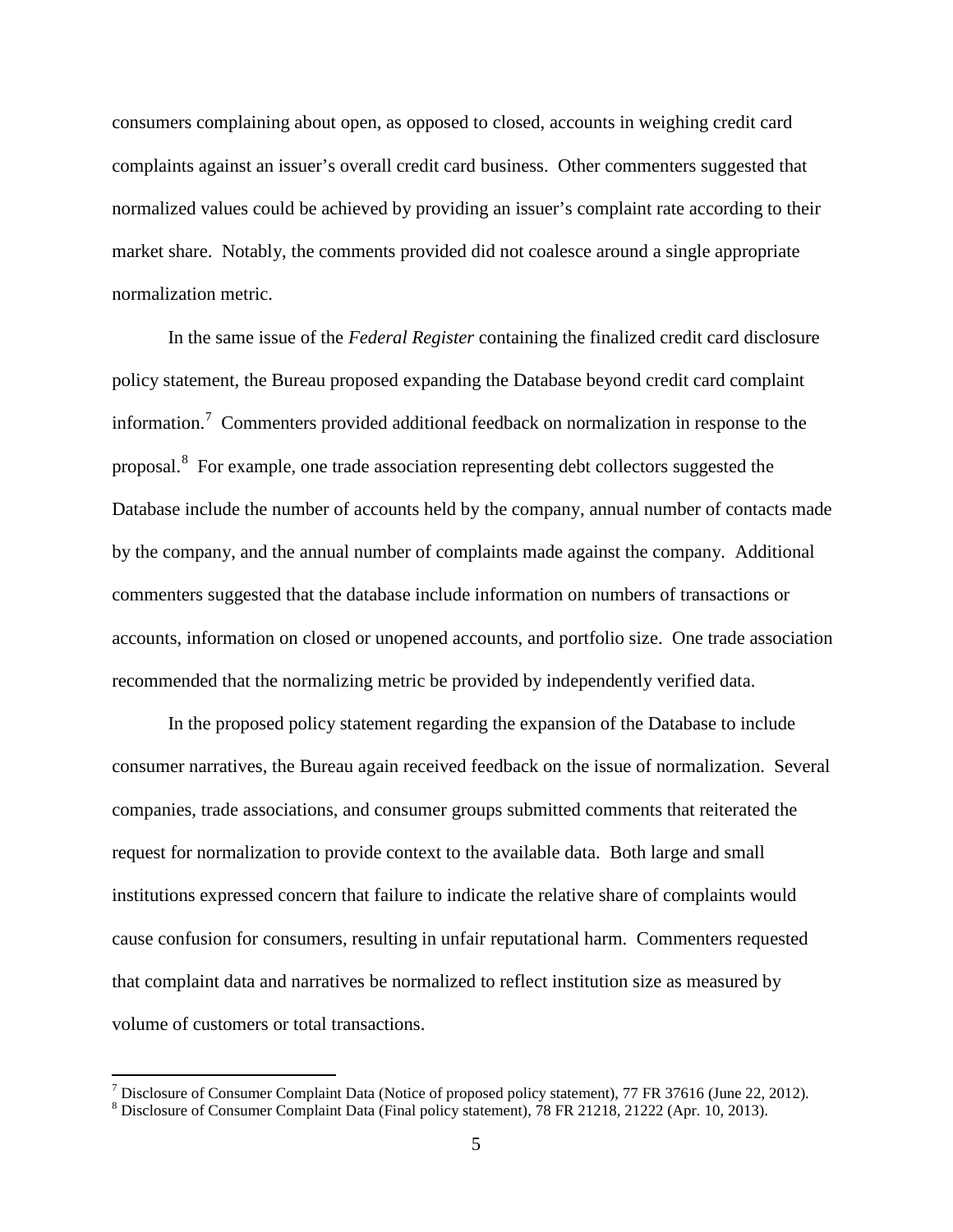The Bureau now requests specific suggestions for metrics it might implement in the Database to assist in normalizing the complaint data. Specifically, the Bureau is interested in responses to the general questions below:

- 1. Is data normalization worthwhile, if so, how should the Bureau normalize data?
- 2. How should "categories" be defined for the purpose of normalizing consumer complaint data? Should we normalize by product, sub-product, issue, geography, or another category?
- 3. How should a "market" be defined for the purpose of normalizing consumer complaint data? How can "market share" be adequately evaluated and framed? What metrics should be used to evaluate market share? What factors within those metrics are we trying to normalize for, *e.g.*, industry size, company market share, and population?
- 4. Would normalized data allow for meaningful company-to-company comparisons within a market?
- 5. Do the answers to the questions above differ based on the various categories reflected in the Database?
- 6. What metrics would be required to normalize the data, *e.g.*, number of accounts per financial institution, population by ZIP code or other geographic area, etc.? Can these metrics be reliably obtained? Should the Bureau seek to independently verify any normalizing metric that it might use? How could it most reliably and effectively do so?

The Bureau does not anticipate publishing a proposed policy statement on the subject of this request. The Bureau is committed to the continued improvement of the Database to help

6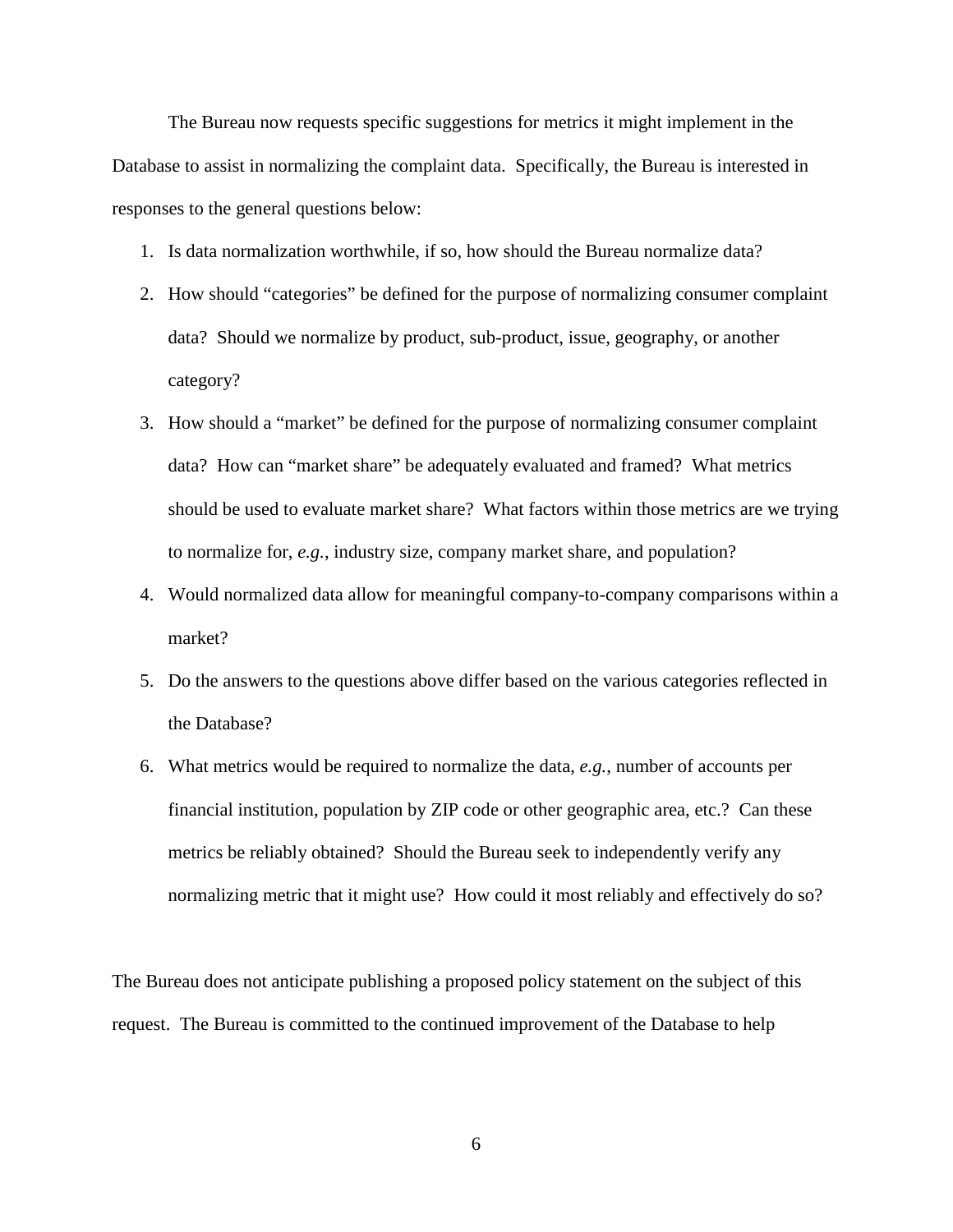consumers make informed decisions about the financial marketplace. Consistent with these goals, the Bureau is seeking best practices for normalizing relevant data in the Database.